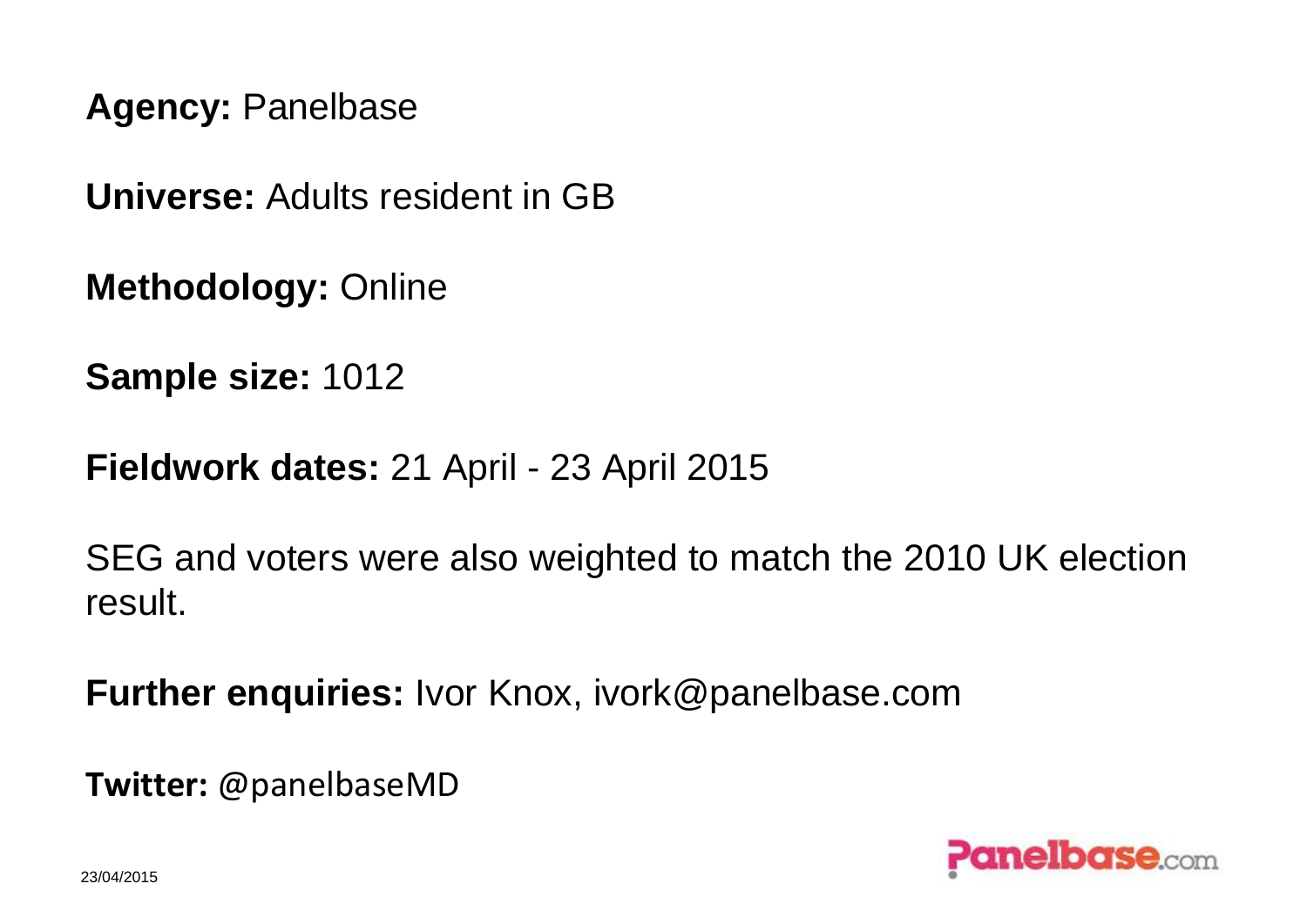The headline voting intention figures for this week's poll are as follows: **LAB 34% (NC), CON 31% (-2%), UKIP 17% (+1), LD 7% (-1), GRN 4% (NC).**

While this is the third week in a row that we've shown a Labour lead, the last two have been small and the reality appears to be that not much has changed in recent weeks.

Labour voters are divided on whether the party should partner with the SNP or Lib Dems in the event of a hung parliament, with a marginal preference for the Lib Dems.

Conservative voters prefer Lib Dems to UKIP by a ratio of about 2:1

Panelbase is a member of the British Polling Council and abides by its rules.

Panelbase 23/04/15

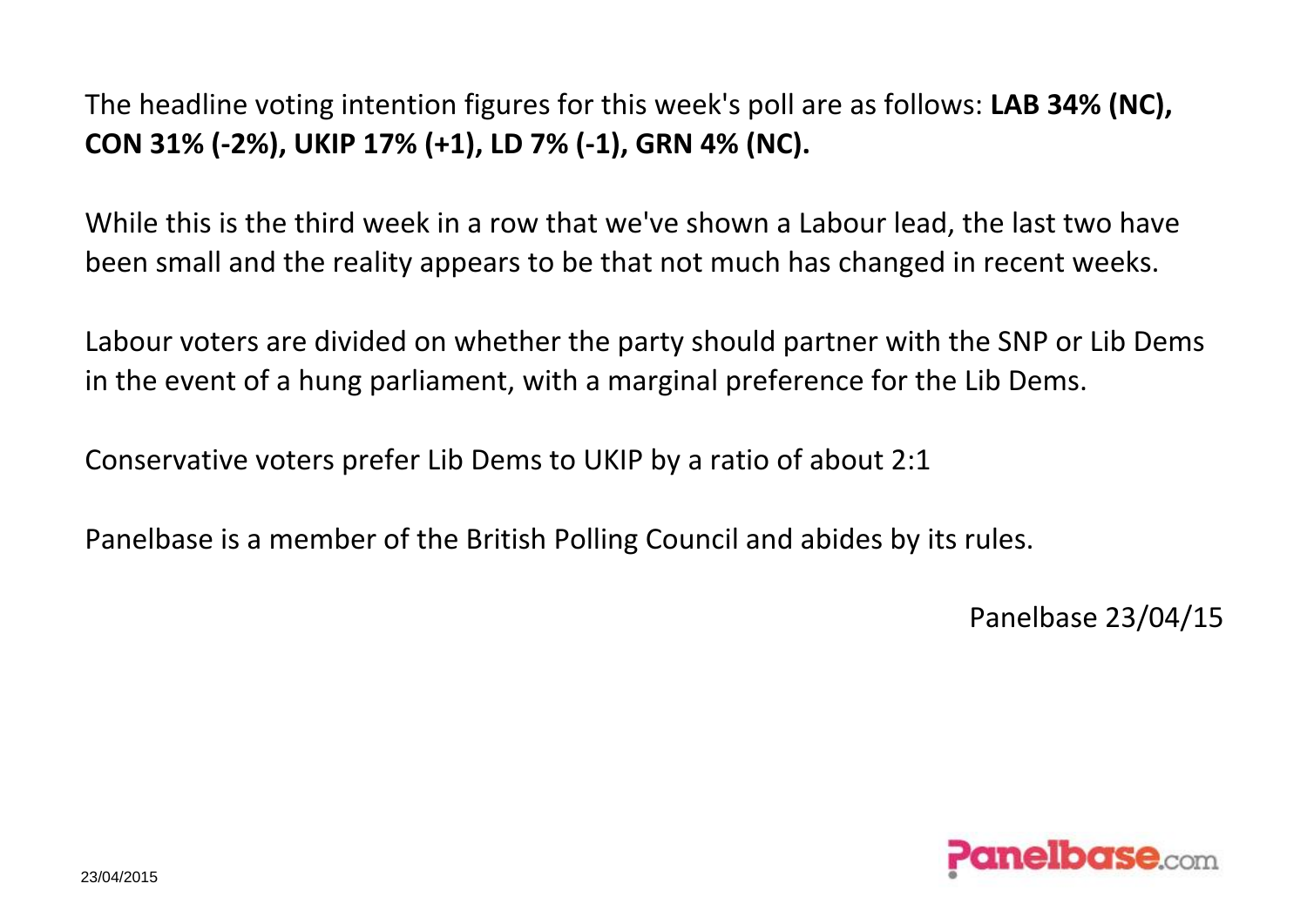| Base: 1,012                    |                                  |       |              |                       | Socio-economic  |                 |                |          |       |                   |
|--------------------------------|----------------------------------|-------|--------------|-----------------------|-----------------|-----------------|----------------|----------|-------|-------------------|
|                                |                                  |       |              |                       |                 |                 |                |          | grade |                   |
|                                |                                  |       |              | Male x 18- Male x 35- | Male x          | Female x        | Female x       | Female x | ABC1  | C <sub>2</sub> DE |
|                                |                                  |       | 34           | 54                    | $55+$           | 18-34           | 35-54          | $55+$    |       |                   |
|                                |                                  |       |              |                       |                 |                 |                |          |       |                   |
| Who do you currently intend to | Base: Likely voters, excluding   | 783   | 111          | 141                   | 153             | 99              | 122            | 157      | 442   | 341               |
| vote for?                      | undecided                        | (776) | (80)         | (149)                 | (169)           | (100)           | (124)          | (154)    | (460) | (316)             |
|                                | Labour                           | 268   | 44           | 54                    | 42              | 42              | 48             | 37       | 137   | 130               |
|                                |                                  | 34%   | 40%          | 39%                   | 27%             | 42%             | 40%            | 24%      | 31%   | 38%               |
|                                | Conservative                     | 243   | 24           | 40                    | 50              | $\overline{25}$ | 37             | 67       | 160   | 83                |
|                                |                                  | 31%   | 21%          | 28%                   | 33%             | 26%             | 30%            | 43%      | 36%   | 24%               |
|                                | <b>UKIP</b>                      | 136   | 21           | 28                    | 40              |                 | 15             | 25       | 63    | 73                |
|                                |                                  | 17%   | 19%          | 20%                   | 26%             | 7%              | 13%            | 16%      | 14%   | 21%               |
|                                | Liberal Democrat                 | 55    | 13           |                       | 10 <sup>1</sup> | 10              | 8              | 11       | 40    | 15                |
|                                |                                  | 7%    | 12%          | 3%                    | 6%              | 10%             | 6%             | 7%       | 9%    | 4%                |
|                                | <b>Green Party</b>               | 35    | 8            |                       | 5 <sup>1</sup>  | $\mathbf{Q}$    | 5              |          | 22    | 13                |
|                                |                                  | 4%    | 7%           | 3%                    | 4%              | 10%             | 4%             | 2%       | 5%    | 4%                |
|                                | <b>SNP</b>                       | 32    |              | 10                    | 3               |                 |                |          | 15    | 18                |
|                                |                                  | 4%    | 1%           | 7%                    | 2%              | 6%              | 6%             | 4%       | 3%    | 5%                |
|                                | Plaid Cymru                      | 6     | $\mathbf{0}$ | $\overline{2}$        | $\Omega$        | $\Omega$        | $\mathfrak{p}$ |          |       |                   |
|                                |                                  | 1%    | $\bf{0}$     | 1%                    | $\mathbf{0}$    | $\bf{0}$        | 1%             | 1%       | 1%    | 1%                |
|                                | Other                            |       | $\Omega$     | $\Omega$              | $\overline{2}$  | $\Omega$        | $\Omega$       |          |       |                   |
|                                |                                  | 1%    | 1%           | 0                     | 1%              | $\mathbf{0}$    | 0              | 3%       | 1%    | 2%                |
|                                |                                  |       |              |                       |                 |                 |                |          |       |                   |
| Who do you currently intend to | <b>Base: Excluding undecided</b> | 845   | 120          | 153                   | 156             | 115             | 134            | 168      | 472   | 372               |
| vote for?                      |                                  | (840) | (86)         | (162)                 | (173)           | (117)           | (137)          | (165)    | (495) | (345)             |
|                                | Labour                           | 289   | 46           | 57                    | 43              | 49              | 53             | 41       | 149   | 140               |
|                                |                                  | 34%   | 38%          | 37%                   | 28%             | 43%             | 40%            | 24%      | 32%   | 38%               |
|                                | Conservative                     | 258   | 27           | 42                    | 50              | 29              | 39             | 71       | 168   | 89                |
|                                |                                  | 30%   | 22%          | 28%                   | 32%             | 25%             | 29%            | 42%      | 36%   | 24%               |
|                                | <b>UKIP</b>                      | 146   | 22           | 31                    | 40              | $\mathbf{8}$    | 17             | 28       | 64    | 82                |
|                                |                                  | 17%   | 18%          | 20%                   | 26%             | 7%              | 13%            | 17%      | 14%   | 22%               |
|                                | Liberal Democrat                 | 61    | 14           | 5                     | 11              | 12              | 8              | 11       | 44    | 17                |
|                                |                                  | 7%    | 12%          | 4%                    | 7%              | 11%             | 6%             | 7%       | 9%    | 5%                |
|                                | <b>Green Party</b>               | 42    | 10           | 6                     | 6               | 12              | 5              |          | 26    | 16                |
|                                |                                  | 5%    | 8%           | 4%                    | 4%              | 10%             | 4%             | 2%       | 5%    | $4\%$             |
|                                | <b>SNP</b>                       | 33    |              | 10                    | $\mathbf{3}$    | 5               |                | 6        | 15    | 18                |
|                                |                                  |       | 4%<br>1%     | 6%                    | 2%              | 5%              | 5%             | 4%       | 3%    | 5%                |
|                                | Plaid Cymru                      |       | $\Omega$     |                       | $\Omega$        | $\Omega$        |                |          |       |                   |
|                                |                                  | 1%    | $\bf{0}$     | 1%                    | $\mathbf{0}$    | $\bf{0}$        | 2%             | 1%       | 1%    | 1%                |
|                                | Other                            |       | $\Omega$     | $\Omega$              | $\overline{2}$  | $\Omega$        |                |          |       |                   |
|                                |                                  | 1%    | 1%           | οl                    | 1%              | 0               | 1%             | 3%       | 1%    | 2%                |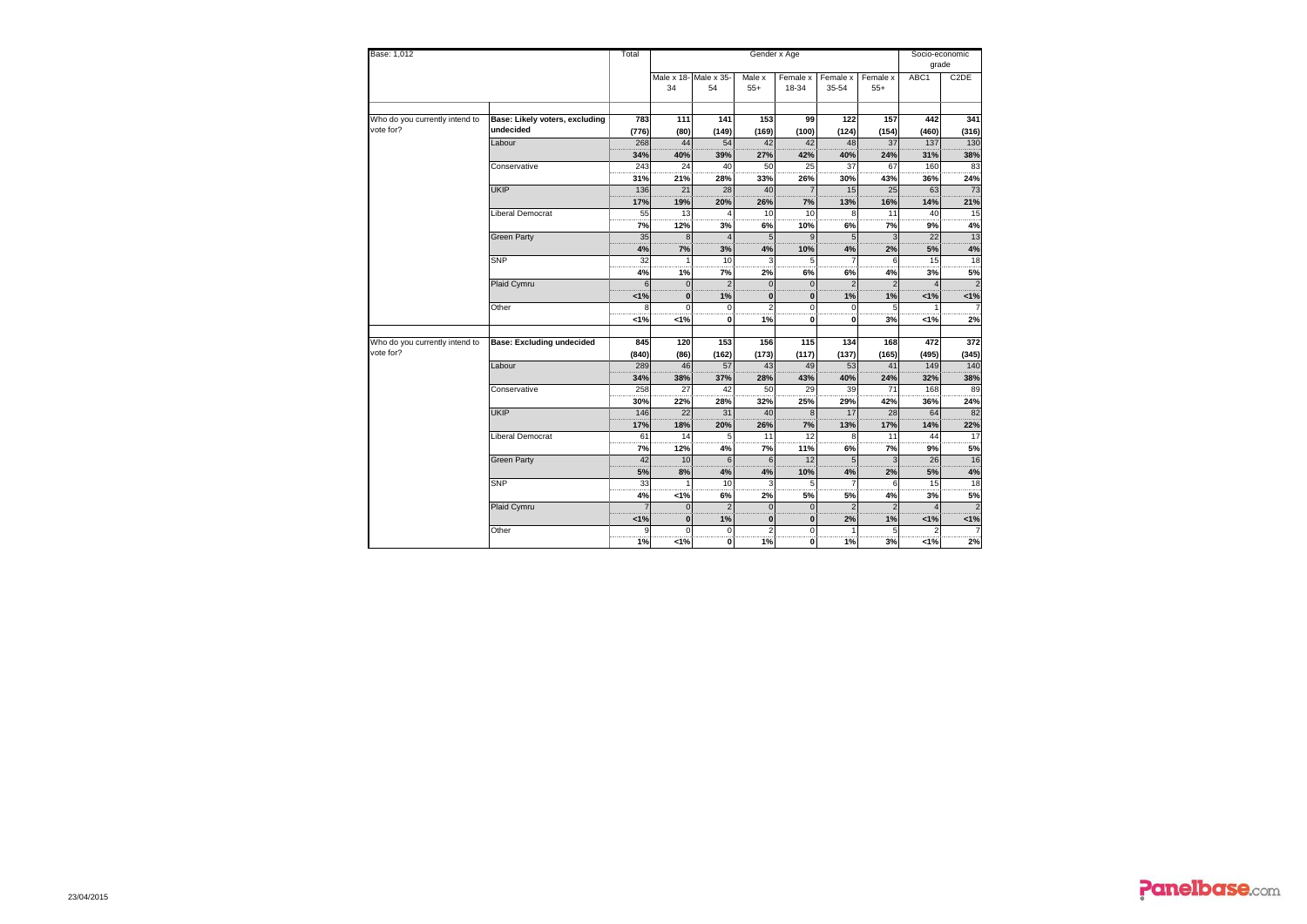| Base: 1,012                    |                                  |          | Did you vote in the 2010 UK Parliamentary Election which led to David Cameron becoming<br>Who do you currently intend to vote for?<br>Total<br>Prime Minister? If so, who did you vote for? |                      |                          |                      |                      |                |              |                                   |                  |                          |                      |                 |             |                          |                |              |                         |
|--------------------------------|----------------------------------|----------|---------------------------------------------------------------------------------------------------------------------------------------------------------------------------------------------|----------------------|--------------------------|----------------------|----------------------|----------------|--------------|-----------------------------------|------------------|--------------------------|----------------------|-----------------|-------------|--------------------------|----------------|--------------|-------------------------|
|                                |                                  |          | Conservat<br>ive                                                                                                                                                                            | Labour               | Liberal<br>Democrat      | SNP                  | <b>UKIP</b>          | Green<br>Party | Other        | Did not<br>vote/Can't<br>remember | Conservat<br>ive | Labour                   | Liberal<br>Democrat  | <b>SNP</b>      | <b>UKIP</b> | Green<br>Party           | Plaid<br>Cymru | Other        | Don't<br>know           |
| Who do you currently intend to | Base: Likely voters, excluding   | 783      | 257                                                                                                                                                                                         | 209                  | 156                      | 13                   | 19                   | 6              | 30           | 93                                | 243              | 268                      | 55                   | 32 <sup>l</sup> | 136         | 35                       | 6              | 8            | $\bf{0}$                |
| vote for?                      | undecided                        | (776)    | (243)                                                                                                                                                                                       | (192)                | (156)                    | (33)                 | (33)                 | (20)           | (15)         | (84)                              | (235)            | (254)                    | (51)                 | (46)            | (139)       | (42)                     | (3)            | (6)          | (0)                     |
|                                | Labour                           | 268      | 17                                                                                                                                                                                          | 155                  | 45                       | $\overline{2}$       |                      |                |              | 40                                |                  | 268                      | $\Omega$             |                 |             | $\Omega$                 | $\Omega$       | $\Omega$     | $\mathbf 0$             |
|                                |                                  | 34%      | 7%                                                                                                                                                                                          | 74%                  | 29%                      | 13%                  | 6%                   | 15%            | 20%          | 44%                               |                  | 100%                     |                      | $\sqrt{2}$      |             |                          |                |              | $\bf{0}$                |
|                                | Conservative                     | 243      | 177                                                                                                                                                                                         | 23                   | 22                       | $\Omega$             |                      |                |              | 15                                | 243              | C                        |                      |                 |             |                          |                |              | $\mathbf 0$             |
|                                |                                  | 31%      | 69%                                                                                                                                                                                         | 11%                  | 14%                      | $\Omega$             | 6%                   |                | 15%          | 16%                               | 100%             | $\mathbf{0}$             | $\Omega$             | n               |             | $\Omega$                 |                | $\Omega$     | $\bf{0}$                |
|                                | <b>UKIP</b>                      | 136      | 52                                                                                                                                                                                          | 15                   | 34                       | $\Omega$             | 15                   |                |              | 14                                |                  | $\Omega$                 | $\Omega$             |                 | 136         | $\Omega$                 |                |              | $\mathbf 0$             |
|                                |                                  | 17%      | 20%                                                                                                                                                                                         | 7%                   | 22%                      | $\Omega$             | 79%                  | 4%             | 23%          | 15%                               |                  | $\Omega$                 |                      | $\mathbf{r}$    | 100%        |                          |                |              | $\bf{0}$                |
|                                | Liberal Democrat                 | 55       |                                                                                                                                                                                             | 6                    | 33                       |                      |                      |                |              |                                   |                  | $\Omega$                 | 55                   |                 |             | $\Omega$                 |                |              | $\mathbf 0$             |
|                                |                                  | 7%       | 3%                                                                                                                                                                                          | 3%                   | 21%                      | 5%                   | 4%                   |                | $\mathbf{0}$ | 6%                                |                  | $\Omega$                 | 100%                 | $\Omega$        |             | $\Omega$                 |                |              | $\bf{0}$                |
|                                | <b>Green Party</b>               | 35       |                                                                                                                                                                                             |                      | 17                       | $\overline{0}$       |                      |                |              | 10                                |                  | $\Omega$                 |                      | $\Omega$        |             | 35                       |                |              | $\mathbf 0$             |
|                                |                                  | 4%       | 1%                                                                                                                                                                                          | 1%                   | 11%                      | $\Omega$             | 3%                   | 63%            | $\Omega$     | 10%                               |                  | n                        |                      | $\sqrt{ }$      |             | 100%                     |                |              | $\mathbf 0$             |
|                                | <b>SNP</b>                       | 32       | $\Omega$                                                                                                                                                                                    |                      | 5<br>3%                  | 11                   |                      |                |              |                                   |                  |                          |                      | 32              |             |                          |                |              | $\Omega$                |
|                                |                                  | 4%       | ΩI<br>$\Omega$                                                                                                                                                                              | 3%<br>$\Omega$       |                          | 82%<br>$\Omega$      | 3%<br>$\Omega$       | 12%            | 7%           | 7%                                |                  | $\Omega$<br>$\Omega$     | $\Omega$<br>$\Omega$ | 100%            | n           | $\mathbf{r}$<br>$\Omega$ |                | $\Omega$     | 0                       |
|                                | Plaid Cymru                      |          | $\Omega$                                                                                                                                                                                    |                      | $\overline{0}$           |                      | $\Omega$             |                |              |                                   |                  | $\Omega$                 |                      | $\sqrt{2}$      |             |                          |                |              | $\mathbf 0$             |
|                                | Other                            | < 1%     |                                                                                                                                                                                             |                      | $\mathbf{0}$<br>$\Omega$ | $\bf{0}$<br>$\Omega$ |                      |                | 20%          |                                   |                  | $\Omega$                 |                      |                 |             |                          | 100%           |              | $\bf{0}$<br>$\mathbf 0$ |
|                                |                                  | $< 1\%$  | 1%                                                                                                                                                                                          | 1%                   | $\mathbf{0}$             | $\Omega$             | $\Omega$             | 6%             | 15%          | $< 1\%$                           | $\Omega$         | $\Omega$                 | $\Omega$             | $\Omega$        | $\Omega$    | $\Omega$                 |                | 100%         | 0                       |
|                                |                                  |          |                                                                                                                                                                                             |                      |                          |                      |                      |                |              |                                   |                  |                          |                      |                 |             |                          |                |              |                         |
| Who do you currently intend to | <b>Base: Excluding undecided</b> | 845      | 267                                                                                                                                                                                         | 219                  | 167                      | 14                   | 24                   | 6              | 30           | 119                               | 258              | 289                      | 61                   | 33              | $146$       | 42                       | 7              | $\mathbf{Q}$ | $\bf{0}$                |
| vote for?                      |                                  | (840)    | (252)                                                                                                                                                                                       | (202)                | (164)                    | (34)                 | (37)                 | (20)           | (15)         | (116)                             | (248)            | (277)                    | (58)                 | (47)            | (149)       | (49)                     | (4)            | (8)          | (0)                     |
|                                | Labour                           | 289      | 17                                                                                                                                                                                          | 163                  | 45                       | $\overline{2}$       |                      |                |              | 53                                | $\Omega$         | 289                      | $\Omega$             | $\Omega$        | $\Omega$    | $\Omega$                 | $\Omega$       | $\Omega$     | $\overline{0}$          |
|                                |                                  | 34%      | 6%                                                                                                                                                                                          | 74%                  | 27%                      | 13%                  | 11%                  | 15%            | 20%          | 45%                               |                  | 100%                     |                      |                 |             |                          |                |              | $\bf{0}$                |
|                                | Conservative                     | 258      | 186                                                                                                                                                                                         | 23                   | 26                       | $\Omega$             |                      |                |              | 18                                | 258              | $\Omega$                 |                      | $\Omega$        | $\Omega$    | $\Omega$                 |                |              | $\mathbf 0$             |
|                                |                                  | 30%      | 70%                                                                                                                                                                                         | 10%                  | 16%                      | $\mathbf{0}$         | 5%                   |                | 15%          | 15%                               | 100%             | $\mathbf 0$              | $\Omega$             | n               |             | $\Omega$                 |                |              | $\bf{0}$                |
|                                | <b>UKIP</b>                      | 146      | 53                                                                                                                                                                                          | 17                   | 36                       | $\Omega$             | 16                   |                |              | 17                                |                  | $\Omega$                 | $\Omega$             |                 | 146         | $\Omega$                 |                |              | $\mathbf 0$             |
|                                |                                  | 17%      | 20%                                                                                                                                                                                         | 8%                   | 22%                      | $\Omega$             | 69%                  | 4%             | 23%          | 14%                               |                  | $\Omega$                 |                      |                 | 100%        |                          |                |              | $\bf{0}$                |
|                                | <b>Liberal Democrat</b>          | 61       | 8                                                                                                                                                                                           | 6                    | 36                       |                      |                      | $\Omega$       | $\Omega$     |                                   | $\Omega$         | $\Omega$                 | 61                   | $\Omega$        | $\Omega$    | $\Omega$                 |                | $\Omega$     | $\mathbf 0$             |
|                                | <b>Green Party</b>               | 7%<br>42 | 3%<br>$\mathcal{P}$                                                                                                                                                                         | 3%<br>2 <sup>1</sup> | 22%<br>18                | 5%<br>$\Omega$       | 3%<br>$\overline{2}$ |                | 0            | 8%<br>13                          |                  | $\mathbf{0}$<br>$\Omega$ | 100%<br>$\Omega$     | O<br>$\Omega$   |             | 42                       |                |              | 0<br>$\mathbf{0}$       |
|                                |                                  | 5%       | 1%                                                                                                                                                                                          | 1%                   | 11%                      | $\Omega$             | 11%                  | 63%            |              | 11%                               |                  | $\Omega$                 |                      |                 |             | 100%                     |                |              | $\bf{0}$                |
|                                | <b>SNP</b>                       | 33       | $\Omega$                                                                                                                                                                                    | $\overline{7}$       | 5                        | 11                   | $\Omega$             |                |              |                                   |                  | $\Omega$                 | $\Omega$             | 33              | $\Omega$    | $\Omega$                 |                |              | $\Omega$                |
|                                |                                  | 4%       | $\Omega$                                                                                                                                                                                    | 3%                   | -----<br>3%              | 82%                  | <br>2%               | 12%            | 7%           | 5%                                | n                | $\Omega$                 | $\Omega$             | 100%            |             |                          |                |              | 0                       |
|                                | Plaid Cymru                      |          | $\Omega$                                                                                                                                                                                    |                      | $\overline{0}$           | $\Omega$             | $\Omega$             | $\Omega$       |              |                                   |                  | $\Omega$                 | $\Omega$             |                 |             | $\Omega$                 |                |              | $\mathbf{0}$            |
|                                |                                  | 1%       | $\Omega$                                                                                                                                                                                    |                      | $\bf{0}$                 |                      |                      |                | 20%          | 1%                                |                  | $\Omega$                 |                      |                 |             |                          | 100%           |              | $\bf{0}$                |
|                                | Other                            |          |                                                                                                                                                                                             |                      | $\mathbf{0}$             | $\Omega$             |                      |                |              |                                   |                  | $\Omega$                 | $\Omega$             |                 | ΩI          |                          |                |              | $\mathbf 0$             |
|                                |                                  | 1%       | 1%                                                                                                                                                                                          | $1\%$                | $\overline{\bullet}$     | $\mathbf{0}$         |                      | 6%             | 15%          | 2%                                |                  | $\mathbf{0}$             | $\mathbf{0}$         | $\Omega$        | 0           |                          | $\mathbf 0$    | 100%         | $\bf{0}$                |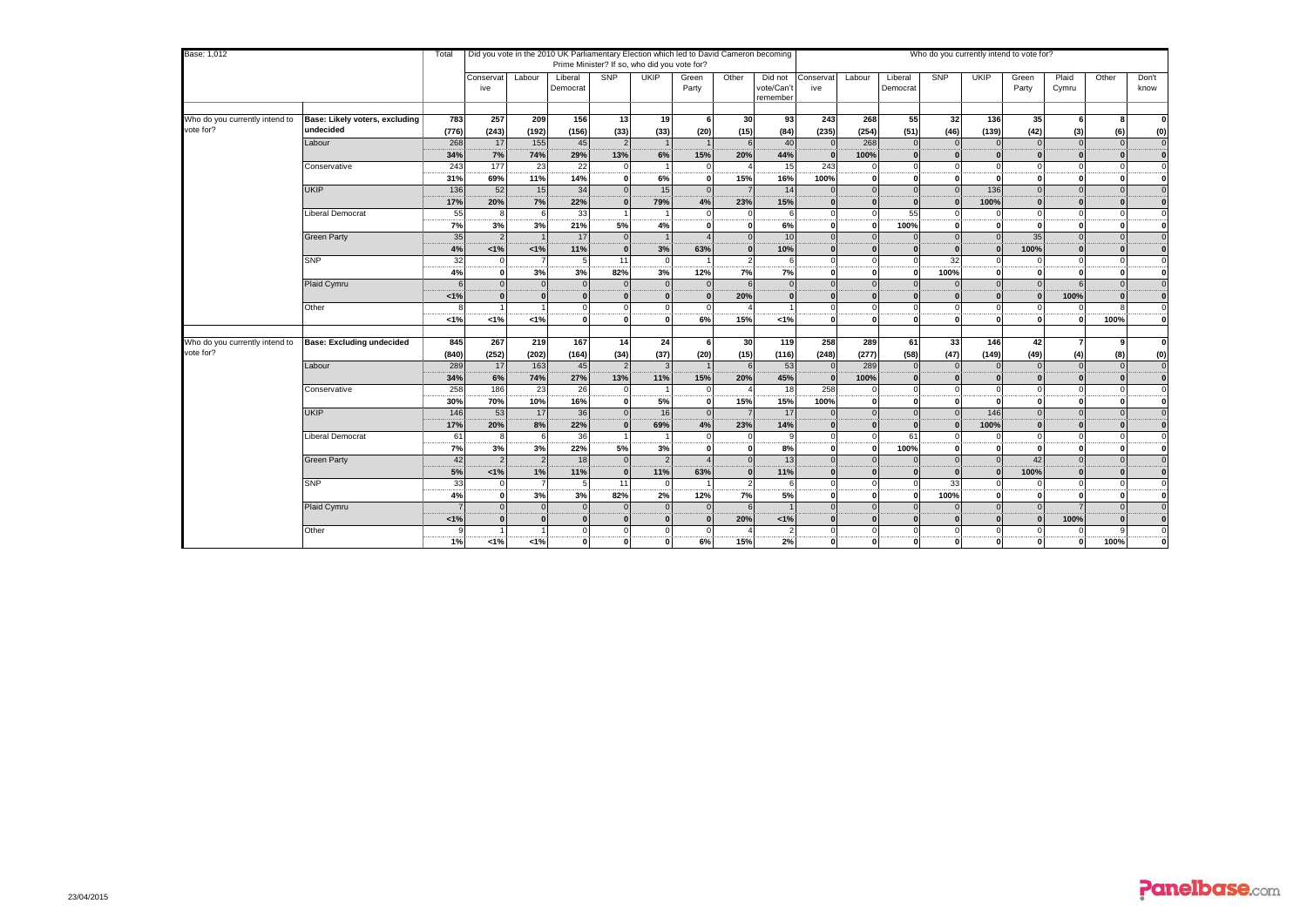| Base: 1,012                                                          |                                  |           |                       |              |                         | Socio-economic |                |          |              |                   |
|----------------------------------------------------------------------|----------------------------------|-----------|-----------------------|--------------|-------------------------|----------------|----------------|----------|--------------|-------------------|
|                                                                      |                                  |           |                       |              |                         |                |                |          |              | grade             |
|                                                                      |                                  |           | Male x 18- Male x 35- |              | Male x                  | Female x       | Female x       | Female x | ABC1         | C <sub>2</sub> DE |
|                                                                      |                                  |           | 34                    | 54           | $55+$                   | 18-34          | 35-54          | $55+$    |              |                   |
|                                                                      |                                  |           |                       |              |                         |                |                |          |              |                   |
| Q4b. If the election was today,                                      | <b>Base: Undecided only</b>      | 130       | 16                    | 16           | 13                      | 24             | 34             | 27       | 66           | 64                |
| and you were standing in the<br>polling booth right now, how         |                                  | (133)     | (12)                  | (18)         | (15)                    | (25)           | (36)           | (27)     | (76)         | (57)              |
| would you vote?                                                      | Conservative                     | 30        |                       |              | $\overline{\mathbf{3}}$ |                | $\overline{a}$ | 11       | 12           | 17                |
|                                                                      |                                  | 23%       | 20%                   | 18%          | 22%                     | 19%            | 14%            | 42%      | 19%          | 27%               |
|                                                                      | Labour                           | 19<br>15% | 16%                   | 23%          | 13%                     | 22%            | 19%            | n        | 11<br>17%    | 13%               |
|                                                                      | <b>UKIP</b>                      | 17        |                       |              |                         |                |                |          |              |                   |
|                                                                      |                                  | 13%       | 8%                    | 14%          | 15%                     | ŋ              | 11%            | 30%      | 13%          | 14%               |
|                                                                      | Green Party                      | 10        | $\Omega$              | c            |                         |                |                |          | $\mathsf{R}$ |                   |
|                                                                      |                                  | 8%        | 2%                    | O            | 13%                     | 9%             | 11%            | 8%       | 12%          | 3%                |
|                                                                      | Liberal Democrat                 |           | $\Omega$              |              |                         |                |                |          |              |                   |
|                                                                      |                                  | 5%        | $\bf{0}$              | 6%           | $\bf{0}$                | 12%            | 5%             | 4%       | 6%           | 4%                |
|                                                                      | SNP                              |           | $\Omega$              | $\Omega$     | $\Omega$                |                |                | $\Omega$ | $\Omega$     |                   |
|                                                                      |                                  | 1%        | 0                     | $\mathbf{0}$ | $\mathbf{0}$            | 0              | 3%             | 0        | 0            | 2%                |
|                                                                      | Plaid Cymru                      |           | $\Omega$              | $\Omega$     | $\Omega$                |                |                |          | $\Omega$     |                   |
|                                                                      |                                  | 1%        | $\bf{0}$              | $\bf{0}$     | $\bf{0}$                | ŋ              | 2%             | 0        | O            | 1%                |
|                                                                      | Other                            | 12        | $\Omega$              | 3            | C                       |                | 6              | $\Omega$ | $\mathbf{R}$ |                   |
|                                                                      |                                  | 9%        | $\mathbf{0}$          | 20%          | 15%                     | 3%             | 18%            | 0        | 12%          | 6%                |
|                                                                      | Would not vote                   | 33        |                       |              |                         |                |                |          | 14           | 19                |
|                                                                      |                                  | 25%       | 53%                   | 19%          | 22%                     | 35%            | 16%            | 17%      | 21%          | 30%               |
|                                                                      |                                  |           |                       |              |                         |                |                |          |              |                   |
| Have you definitely made up                                          | <b>Base: Excluding undecided</b> | 845       | 120                   | 153          | 156                     | 115            | 134            | 168      | 472          | 372               |
| I<br>your mind how you will vote or is<br>there a possibility of you |                                  | (840)     | (86)                  | (162)        | (173)                   | (117)          | (137)          | (165)    | (495)        | (345)             |
| changing your mind?                                                  | Definitely made up my mind       | 598       | 68                    | 110          | 125                     | 70             | 95             | 131      | 318          | 280               |
|                                                                      |                                  | 71%       | 57%                   | 72%          | 80%                     | 61%            | 71%            | 78%      | 67%          | 75%               |
|                                                                      | May change my mind               | 247       | 52                    | 43           | 31                      | 45             | 39             | 37       | 155          | 92                |
|                                                                      |                                  | 29%       | 43%                   | 28%          | 20%                     | 39%            | 29%            | 22%      | 33%          | 25%               |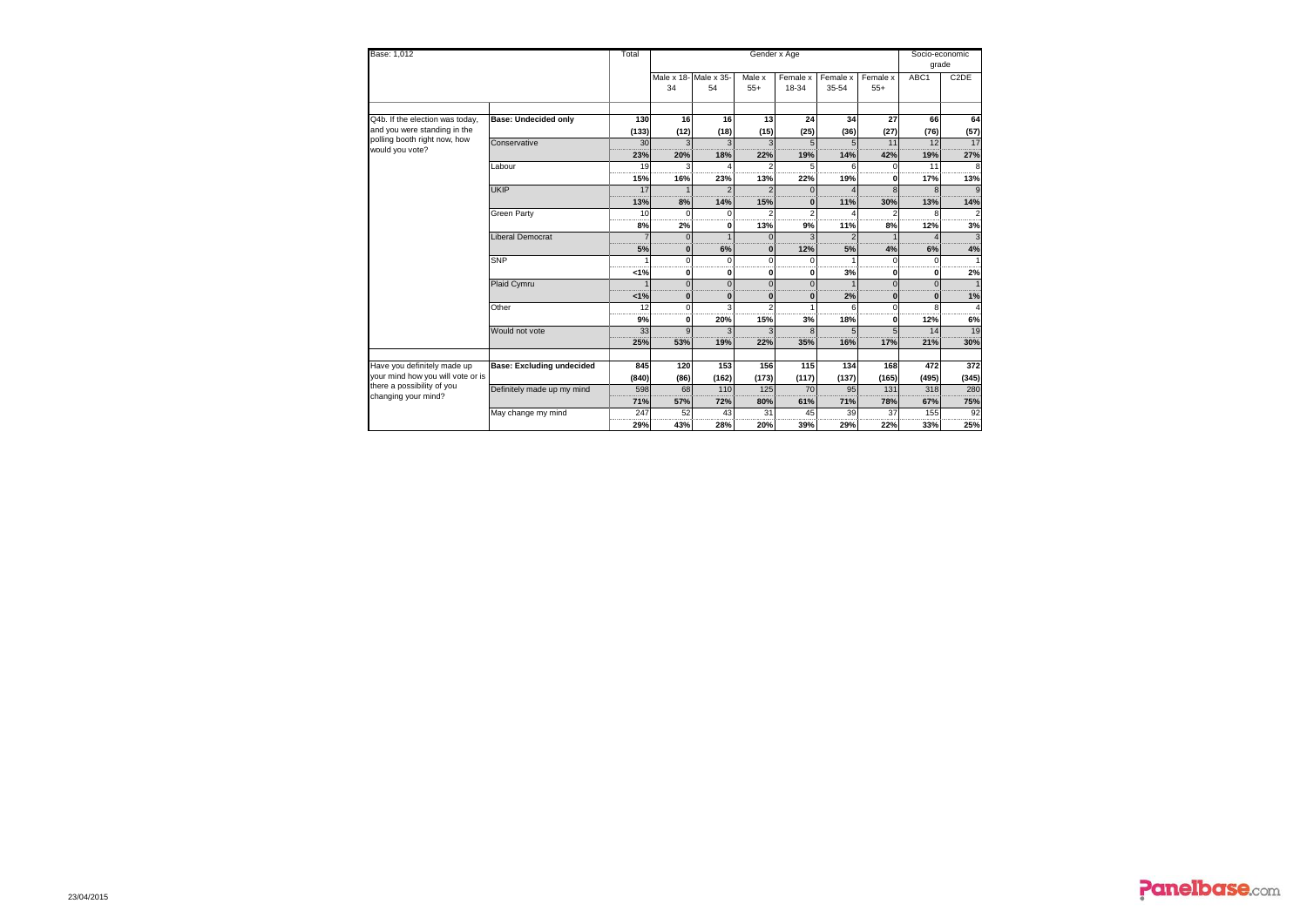| Base: 1,012                                     |                                  | Total       |                  |             |                     |            | Did you vote in the 2010 UK Parliamentary Election which led to David Cameron becoming<br>Prime Minister? If so, who did you vote for? |                |       |                                  |                  |               |                     |               | Who do you currently intend to vote for? |                |                |          |               |
|-------------------------------------------------|----------------------------------|-------------|------------------|-------------|---------------------|------------|----------------------------------------------------------------------------------------------------------------------------------------|----------------|-------|----------------------------------|------------------|---------------|---------------------|---------------|------------------------------------------|----------------|----------------|----------|---------------|
|                                                 |                                  |             |                  |             |                     |            |                                                                                                                                        |                |       |                                  |                  |               |                     |               |                                          |                |                |          |               |
|                                                 |                                  |             | Conservat<br>ive | Labour      | Liberal<br>Democrat | SNP        | <b>UKIP</b>                                                                                                                            | Green<br>Party | Other | Did not<br>vote/Can'<br>remember | Conservat<br>ive | Labour        | Liberal<br>Democrat | SNP           | <b>UKIP</b>                              | Green<br>Party | Plaid<br>Cymru | Other    | Don't<br>know |
|                                                 |                                  |             |                  |             |                     |            |                                                                                                                                        |                |       |                                  |                  |               |                     |               |                                          |                |                |          |               |
| Q4b. If the election was today,                 | <b>Base: Undecided only</b>      | 130         | 33               | 19          | 22                  |            |                                                                                                                                        |                |       | 49                               |                  |               | $\Omega$            |               |                                          |                |                |          | 130           |
| and you were standing in the                    |                                  | (133)       | (31)             | (18)        | (23)                | (1)        | (4)                                                                                                                                    | (3)            | (1)   | (52)                             | (0)              | (0)           | (0)                 | (0)           | (0)                                      | (0)            | (0)            | (0)      | (133)         |
| polling booth right now, how<br>would you vote? | Conservative                     | 30          | 14               |             |                     |            |                                                                                                                                        |                |       |                                  |                  |               |                     |               |                                          |                |                |          | 30            |
|                                                 |                                  | 23%         | 43%              | 11%         | 22%                 |            | 25%                                                                                                                                    |                |       | 16%                              |                  |               |                     |               |                                          |                |                |          | 23%           |
|                                                 | Labour                           | 19<br>      |                  |             |                     |            |                                                                                                                                        |                |       | 10                               |                  |               |                     |               |                                          |                |                |          | 19<br>------- |
|                                                 |                                  | 15%         | 3%               | 21%         | 22%                 |            |                                                                                                                                        |                |       | 20%                              |                  |               |                     |               |                                          |                |                |          | 15%           |
|                                                 | <b>UKIP</b>                      | 17          |                  |             |                     |            |                                                                                                                                        |                |       |                                  |                  |               |                     |               |                                          |                |                |          | 17            |
|                                                 |                                  | 13%         | 28%              | 16%         | 9%                  |            |                                                                                                                                        | 30%            |       | 5%                               |                  |               |                     |               |                                          |                |                |          | 13%           |
|                                                 | <b>Green Party</b>               | 10          |                  | $\Omega$    |                     |            |                                                                                                                                        |                |       |                                  |                  |               |                     |               |                                          |                |                |          | 10            |
|                                                 |                                  | 8%          |                  | 11%         | 26%                 |            |                                                                                                                                        | -----<br>39%   |       | 4%                               |                  |               |                     |               |                                          |                |                |          | <br>8%        |
|                                                 | <b>Liberal Democrat</b>          |             |                  |             |                     |            |                                                                                                                                        |                |       |                                  |                  |               |                     |               |                                          |                |                |          |               |
|                                                 |                                  | 5%          | 6%               | 5%          | 4%                  |            |                                                                                                                                        |                |       | 5%                               |                  |               |                     |               |                                          |                |                |          | 5%            |
|                                                 | <b>SNP</b>                       |             |                  |             |                     |            |                                                                                                                                        |                |       |                                  |                  |               |                     |               |                                          |                |                |          |               |
|                                                 |                                  | <br>1%      |                  |             | -------<br>5%       |            |                                                                                                                                        |                |       |                                  |                  |               |                     |               |                                          |                |                |          | <br>1%        |
|                                                 | Plaid Cymru                      |             |                  |             |                     |            |                                                                                                                                        |                |       |                                  |                  |               |                     |               |                                          |                |                | $\Omega$ |               |
|                                                 |                                  | < 1%        |                  |             |                     |            |                                                                                                                                        |                |       | 2%                               |                  |               |                     |               |                                          |                |                |          | 1%            |
|                                                 | Other                            | 12          |                  |             |                     |            |                                                                                                                                        |                |       |                                  |                  |               |                     |               |                                          |                |                |          | 12            |
|                                                 |                                  | 9%          | 3%               | 10%         | 12%                 | 100%       | <br>50%                                                                                                                                | 31%            |       | 9%                               |                  |               |                     |               |                                          |                |                |          | -----<br>9%   |
|                                                 | Would not vote                   | 33          |                  |             |                     |            |                                                                                                                                        |                |       | 20                               |                  |               |                     |               |                                          |                |                |          | 33            |
|                                                 |                                  | 25%         | 17%              | 25%         | $\Omega$            |            | 26%                                                                                                                                    |                | 100%  | 40%                              |                  |               |                     |               |                                          |                |                |          | 25%           |
|                                                 |                                  |             |                  |             |                     |            |                                                                                                                                        |                |       |                                  |                  |               |                     |               |                                          |                |                |          |               |
| Have you definitely made up                     | <b>Base: Excluding undecided</b> | 845         | 267              | 219         | 167                 | 14         | 24                                                                                                                                     |                | 30    | 119                              | 258              | 289           | 61                  | 33            | 146                                      | 42             |                |          | 0             |
| your mind how you will vote or is               |                                  | (840)       | (252)            | (202)       | (164)               | (34)       | (37)                                                                                                                                   | (20)           | (15)  | (116)                            | (248)            | (277)         | (58)                | (47)          | (149)                                    | (49)           | (4)            | (8)      | (0)           |
| there a possibility of you                      | Definitely made up my mind       | 598         | 201              | 180         | 96                  | 13         | 18                                                                                                                                     |                | 20    | 66                               | 195              | 215           | 28                  | 28            | 104                                      | 18             |                |          | $\mathbf 0$   |
| changing your mind?                             |                                  | 71%         | 76%              | 82%         | 57%                 | 94%        | <br>77%                                                                                                                                | 63%            | 66%   | 56%                              | 76%              | 75%           | 46%                 | 85%           | 71%                                      | 42%            | 90%            | 50%      | 0             |
|                                                 | May change my mind               | 247         | 65               | 39          | 71                  |            |                                                                                                                                        |                | 10    | 52                               | 63               | 73            | 33                  |               | 43                                       | 24             |                |          | $\Omega$      |
|                                                 |                                  | ----<br>29% | 24%              | ----<br>18% | <br>43%             | ----<br>6% | -----<br>23%                                                                                                                           | 37%            | 34%   | 44%                              | 24%              | ------<br>25% | -----<br>54%        | ------<br>15% | <b>BE OF \$1.50</b><br>29%               | 58%            | 10%            | 50%      | 0             |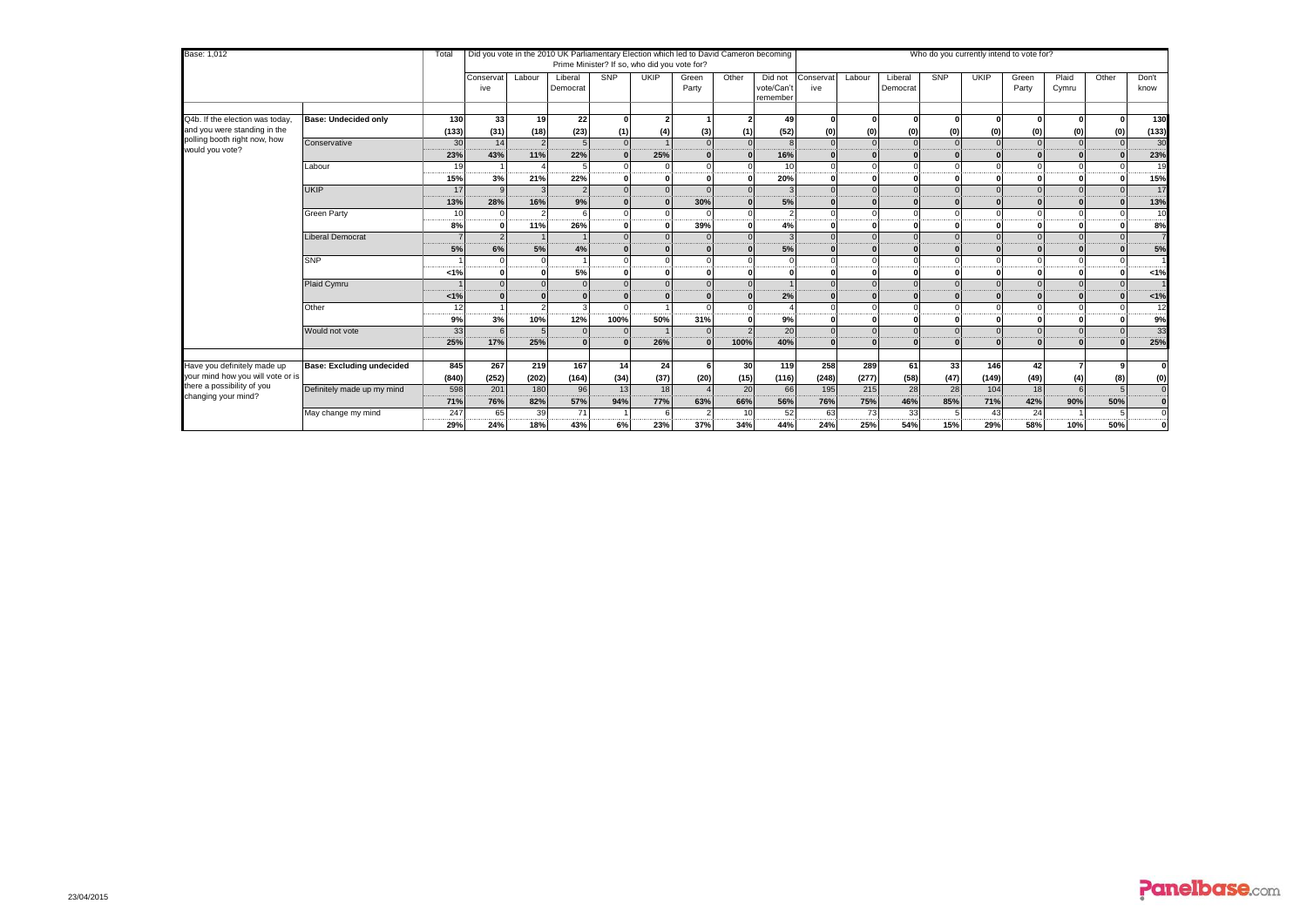|                                                                                |               |             |                            |                 | Socio-economic<br>grade |                   |                   |              |                   |
|--------------------------------------------------------------------------------|---------------|-------------|----------------------------|-----------------|-------------------------|-------------------|-------------------|--------------|-------------------|
|                                                                                |               | 34          | Male x 18-Male x 35-<br>54 | Male x<br>$55+$ | Female x<br>18-34       | Female x<br>35-54 | Female x<br>$55+$ | ABC1         | C <sub>2</sub> DE |
| If you had to choose, which                                                    |               |             |                            |                 |                         |                   |                   |              |                   |
| <b>Base: All</b><br>party would you prefer to lead                             | 1012          | 147         | 174<br>(187)               | 173             | 145                     | 176               | 197               | 556          | 456               |
| the next UK government?<br>Labour                                              | (1012)<br>519 | (105)<br>84 | 96                         | (193)<br>78     | (149)<br>88             | (183)<br>101      | (195)<br>72       | (592)<br>261 | (420)<br>258      |
|                                                                                | 51%           | 57%         | 55%                        | 45%             | 60%                     | 58%               | 37%               | 47%          | 57%               |
| Conservative                                                                   | 493           | 63          | 78                         | 95              | 57                      | 75                | 125               | 296          | 197               |
|                                                                                | 49%           | 43%         | 45%                        | 55%             | 40%                     | 42%               | 63%               | 53%          | 43%               |
| If Labour didn't quite have an<br><b>Base: Labour voters</b>                   | 308           | 49          | 60                         | 45              | 54                      | 60                | 41                | 160          | 148               |
| overall majority of seats but was                                              | (296)         | (34)        | (62)                       | (46)            | (54)                    | (60)              | (40)              | (162)        | (134)             |
| able to form a government by<br>Liberal Democrat                               | 129           | 20          | 28                         | 23              | 22                      | 21                | 16                | 74           | 55                |
| working with one of the following<br>parties, which one would you              | 42%           | 41%         | 46%                        | 51%             | 40%                     | 36%               | 39%               | 46%          | 37%               |
| Scottish National Party<br>prefer them to choose?                              | 106           | 16          | 22                         | 17              | 14                      | 25                | 13                | 56           | 51                |
|                                                                                | 35%           | 33%         | 36%                        | 38%             | 26%                     | 42%               | 32%               | 35%          | 34%               |
| Don't know                                                                     | 72            | 13          | 11                         | 5               | 18                      | 13                | 12                | 30           | 42                |
|                                                                                | 23%           | 26%         | 19%                        | 12%             | 34%                     | 23%               | 29%               | 19%          | 28%               |
|                                                                                |               |             |                            |                 |                         |                   |                   |              |                   |
| If Labour didn't quite have an<br>Base: Labour voters excluding                | 236           | 36          | 49                         | 39              | 36                      | 46                | 29                | 130          | 106               |
| overall majority of seats but was<br>undecided<br>able to form a government by | (227)         | (25)        | (50)                       | (41)            | (36)                    | (46)              | (29)              | (130)        | (97)              |
| <b>Liberal Democrat</b><br>working with one of the following                   | 129           | 20          | 28                         | 23              | 22                      | 21                | 16                | 74           | 55                |
| parties, which one would you                                                   | 55%           | 55%         | 56%                        | 57%             | 61%                     | 46%               | 55%               | 57%          | 52%               |
| Scottish National Party<br>prefer them to choose?                              | 106           | 16          | 22                         | 17              | 14                      | 25                | 13                | 56           | 51                |
|                                                                                | 45%           | 45%         | 44%                        | 43%             | 39%                     | 54%               | 45%               | 43%          | 48%               |
| If the Conservative Party didn't<br><b>Base: Conservative voters</b>           | 287           | 30          | 45                         | 53              | 33                      | 44                | 82                | 181          | 107               |
| quite have an overall majority of                                              | (277)         | (22)        | (47)                       | (57)            | (33)                    | (43)              | (75)              | (188)        | (89)              |
| seats but was able to form a<br>Liberal Democrat                               | 163           | 16          | 21                         | 35              | 25                      | 25                | 40                | 111          | 52                |
| government by working with one                                                 | 57%           | 54%         | 47%                        | 66%             | 77%                     | 58%               | 49%               | 62%          | 49%               |
| of the following parties, which<br><b>UKIP</b>                                 | 94            | 12          | 17                         | 14              | 6                       | 13                | 31                | 55           | 39                |
| one would you prefer them to<br>choose?                                        | 33%           | 39%         | 39%                        | 27%             | 17%                     | 31%               | 38%               | 31%          | 36%               |
| Don't know                                                                     | 30            | 2           |                            |                 |                         |                   | 10                | 14           | 16                |
|                                                                                | 10%           | 7%          | 14%                        | 7%              | 7%                      | 11%               | 13%               | 8%           | 15%               |
|                                                                                |               |             |                            |                 |                         |                   |                   |              |                   |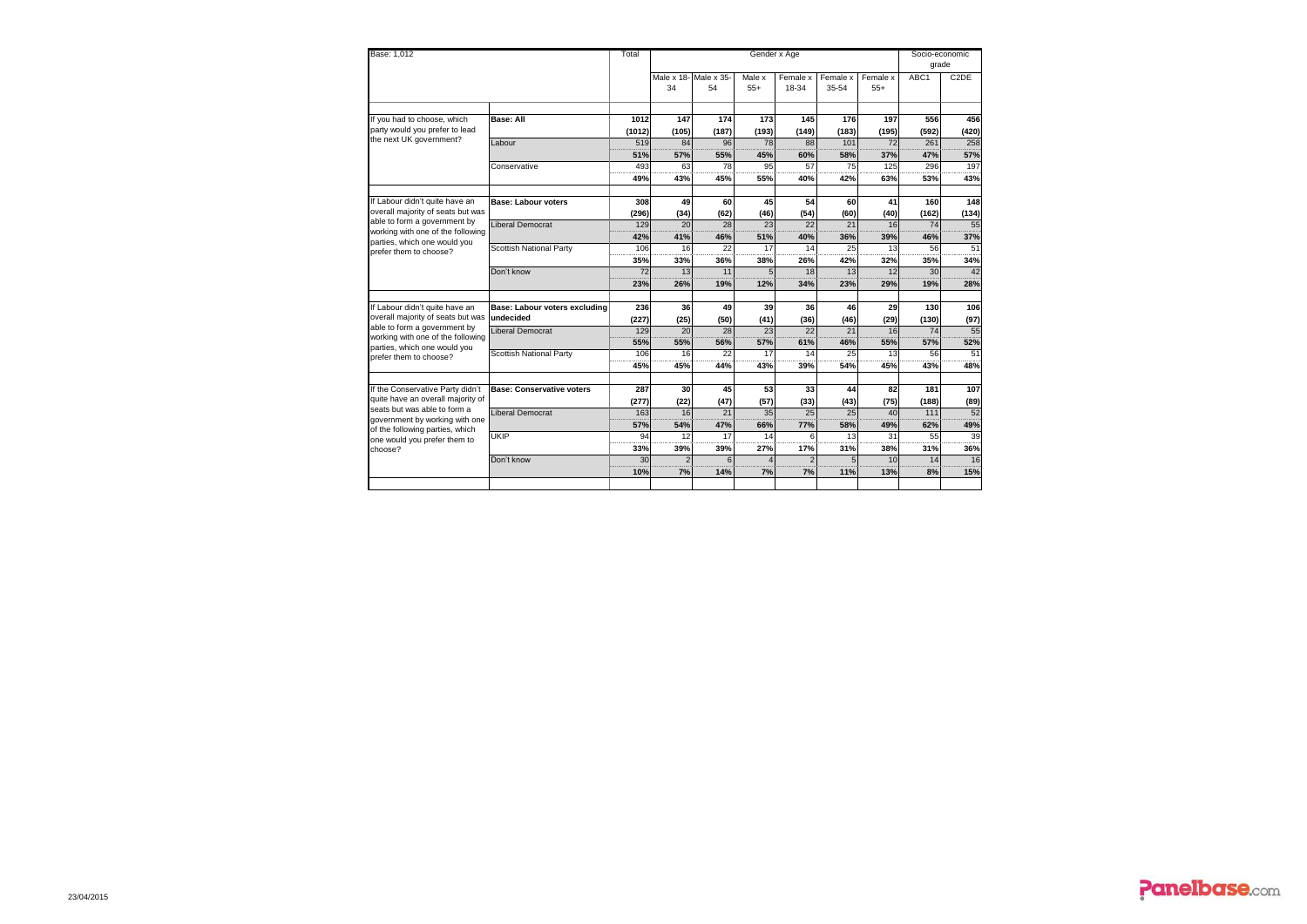| Base: 1,012                                                                                 |                                  | Total   |                  |                | Did you vote in the 2010 UK Parliamentary Election which led to David Cameron becoming |                | Prime Minister? If so, who did you vote for? |                |       |                                   |                  |          |                     | Who do you currently intend to vote for? |             |                |                |              |                        |
|---------------------------------------------------------------------------------------------|----------------------------------|---------|------------------|----------------|----------------------------------------------------------------------------------------|----------------|----------------------------------------------|----------------|-------|-----------------------------------|------------------|----------|---------------------|------------------------------------------|-------------|----------------|----------------|--------------|------------------------|
|                                                                                             |                                  |         | Conservat<br>ive | Labour         | Liberal<br>Democrat                                                                    | SNP            | <b>UKIP</b>                                  | Green<br>Party | Other | Did not<br>vote/Can't<br>remember | Conservat<br>ive | Labour   | Liberal<br>Democrat | SNP                                      | <b>UKIP</b> | Green<br>Party | Plaid<br>Cymru | Other        | Don't<br>know          |
| If you had to choose, which                                                                 | <b>Base: All</b>                 | 1012    | 301              | 242            | 192                                                                                    | 14             | 26                                           |                | 32    | 198                               | 258              | 289      | 61                  | -33                                      | 146         | 42             |                | $\alpha$     | 130                    |
| party would you prefer to lead                                                              |                                  | (1012)  | (284)            | (223)          | (190)                                                                                  | (35)           | (41)                                         | (25)           | (16)  | (198)                             | (248)            | (277)    | (58)                | (47)                                     | (149)       | (49)           | (4)            | (8)          | (133)                  |
| the next UK government?                                                                     | Labour                           | 519     | 35               | 202            | 110                                                                                    | 11             | 12                                           |                | 14    | 130                               |                  | 284      | 21                  | 28                                       | 60          | 33             |                |              | 58                     |
|                                                                                             |                                  | 51%     | 12%              | 83%            | 57%                                                                                    | 81%            | 46%                                          | 74%            | 43%   | 66%                               |                  | 98%      | 33%                 | 84%                                      | 41%         | 79%            | 39%            | 77%          | 45%                    |
|                                                                                             | Conservative                     | 493     | 266              | 40             | 82                                                                                     | 3              | 14                                           |                | 18    | 68                                | 258              |          | 41                  |                                          | 86          | a              |                |              | 71                     |
|                                                                                             |                                  | 49%     | 88%              | 17%            | 43%                                                                                    | 19%            | 54%                                          | 26%            | 57%   | 34%                               | 100%             | 2%       | 67%                 | 16%                                      | 59%         | 21%            | 61%            | 23%          | 55%                    |
| If Labour didn't quite have an                                                              | <b>Base: Labour voters</b>       | 308     | 18 <sup>1</sup>  | 167            | 50                                                                                     | $\overline{2}$ |                                              |                | 6     | 63                                | $\Omega$         | 289      | $\mathbf{0}$        | $\Omega$                                 |             |                |                | $\mathbf{r}$ | 19                     |
| overall majority of seats but was                                                           |                                  | (296)   | (16)             | (156)          | (51)                                                                                   | (4)            | (3)                                          | (3)            | (3)   | (60)                              | (0)              | (277)    | (0)                 | (0)                                      | (0)         | (0)            | (0)            | (0)          | (19)                   |
| able to form a government by                                                                | <b>Liberal Democrat</b>          | 129     |                  | 65             | $\overline{32}$                                                                        |                |                                              |                |       | 22                                |                  | 119      | $\Omega$            | $\Omega$                                 |             | $\Omega$       | $\Omega$       | $\Omega$     | 10                     |
| working with one of the following<br>parties, which one would you<br>prefer them to choose? |                                  | 42%     | 33%              | 39%            | 64%                                                                                    | 44%            | 20%                                          | 34%            | 41%   | 35%                               |                  | 41%      |                     |                                          |             |                |                | $\Omega$     | 53%                    |
|                                                                                             | Scottish National Party          | 106<br> |                  | 61             | 12<br>-----                                                                            | $\Omega$<br>   |                                              |                |       | 23                                |                  | 102      |                     |                                          |             |                |                |              |                        |
|                                                                                             |                                  | 35%     | 30%              | 37%            | 25%                                                                                    | 23%            | 24%                                          | 66%            | 59%   | 36%                               |                  | 35%      | $\mathbf{r}$        |                                          |             |                |                |              | 25%                    |
|                                                                                             | Don't know                       | 72      |                  | 40             | 5                                                                                      |                |                                              |                |       | 18                                |                  | 68       | $\Omega$            | $\Omega$                                 |             | $\Omega$       |                | $\Omega$     | $\boldsymbol{\Lambda}$ |
|                                                                                             |                                  | 23%     | 37%              | 24%            | 11%                                                                                    | 33%            | 56%                                          |                |       | 29%                               |                  | 24%      | $\Omega$            | $\sqrt{2}$                               |             |                |                | $\Omega$     | 22%                    |
| If Labour didn't quite have an                                                              | Base: Labour voters excluding    | 236     | 11               | 126            | 45                                                                                     |                |                                              |                |       | 45                                | $\Omega$         | 221      | $\Omega$            | $\mathbf{r}$                             |             | $\Omega$       |                | $\Omega$     | 15                     |
| overall majority of seats but was                                                           | undecided                        | (227)   | (10)             | (120)          | (46)                                                                                   | (3)            | (2)                                          | (3)            | (3)   | (40)                              | (0)              | (213)    | (0)                 | (0)                                      | (0)         | (0)            | (0)            | (0)          | (14)                   |
| able to form a government by<br>working with one of the following                           | Liberal Democrat                 | 129     |                  | 65             | 32                                                                                     |                |                                              |                |       | 22                                |                  | 119      |                     |                                          |             |                | $\Omega$       | $\Omega$     | 10                     |
| parties, which one would you                                                                |                                  | 55%     | 53%              | 52%            | 72%                                                                                    | 65%            | 46%                                          | 34%            | 41%   | 49%                               |                  | 54%      |                     |                                          |             |                |                | $\Omega$     | 68%                    |
| prefer them to choose?                                                                      | Scottish National Party          | 106     |                  | 61             | 12                                                                                     |                |                                              |                |       | 23                                |                  | 102      |                     |                                          |             |                |                |              |                        |
|                                                                                             |                                  | 45%     | 47%              | 48%            | 28%                                                                                    | 35%            | 54%                                          | 66%            | 59%   | 51%                               |                  | 46%      | $\Omega$            | n                                        |             |                |                |              | 32%                    |
| If the Conservative Party didn't                                                            | <b>Base: Conservative voters</b> | 287     | 200              | 25             | 31                                                                                     | $\mathbf{0}$   |                                              |                |       | 25                                | 258              | $\Omega$ | $\mathbf{0}$        | $\Omega$                                 |             |                |                | $\mathbf{r}$ | 30                     |
| quite have an overall majority of                                                           |                                  | (277)   | (191)            | (23)           | (30)                                                                                   | (0)            | (3)                                          | (0)            | (2)   | (28)                              | (248)            | (0)      | (0)                 | (0)                                      | (0)         | (0)            | (0)            | (0)          | (29)                   |
| seats but was able to form a                                                                | Liberal Democrat                 | 163     | 107              | 15             | 26                                                                                     | $\Omega$       |                                              |                |       | 14                                | 147              |          |                     |                                          |             | $\Omega$       |                |              | 16                     |
| government by working with one                                                              |                                  | 57%     | 54%              | 61%            | 83%                                                                                    |                | 66%                                          |                |       | 55%                               | 57%              | n        |                     |                                          |             |                |                |              | 55%                    |
| of the following parties, which<br>one would you prefer them to                             | UKIP                             | 94      | 68               |                |                                                                                        | $\Omega$       |                                              |                |       | 10                                | 88               | $\Omega$ | $\Omega$            |                                          |             | $\Omega$       |                |              | 6                      |
| choose?                                                                                     |                                  | 33%     | 34%              | 30%            | 13%                                                                                    |                |                                              |                | 100%  | 39%                               | 34%              | O        |                     |                                          |             |                |                | $\Omega$     | 21%                    |
|                                                                                             | Don't know                       | 30      | 24               | $\overline{2}$ |                                                                                        | $\Omega$       |                                              |                |       |                                   | 23               |          |                     |                                          |             |                |                |              |                        |
|                                                                                             |                                  | 10%     | 12%              | 9%             | 4%                                                                                     |                | 34%                                          |                |       | 7%                                | 9%               |          |                     |                                          |             |                |                |              | 24%                    |
|                                                                                             |                                  |         |                  |                |                                                                                        |                |                                              |                |       |                                   |                  |          |                     |                                          |             |                |                |              |                        |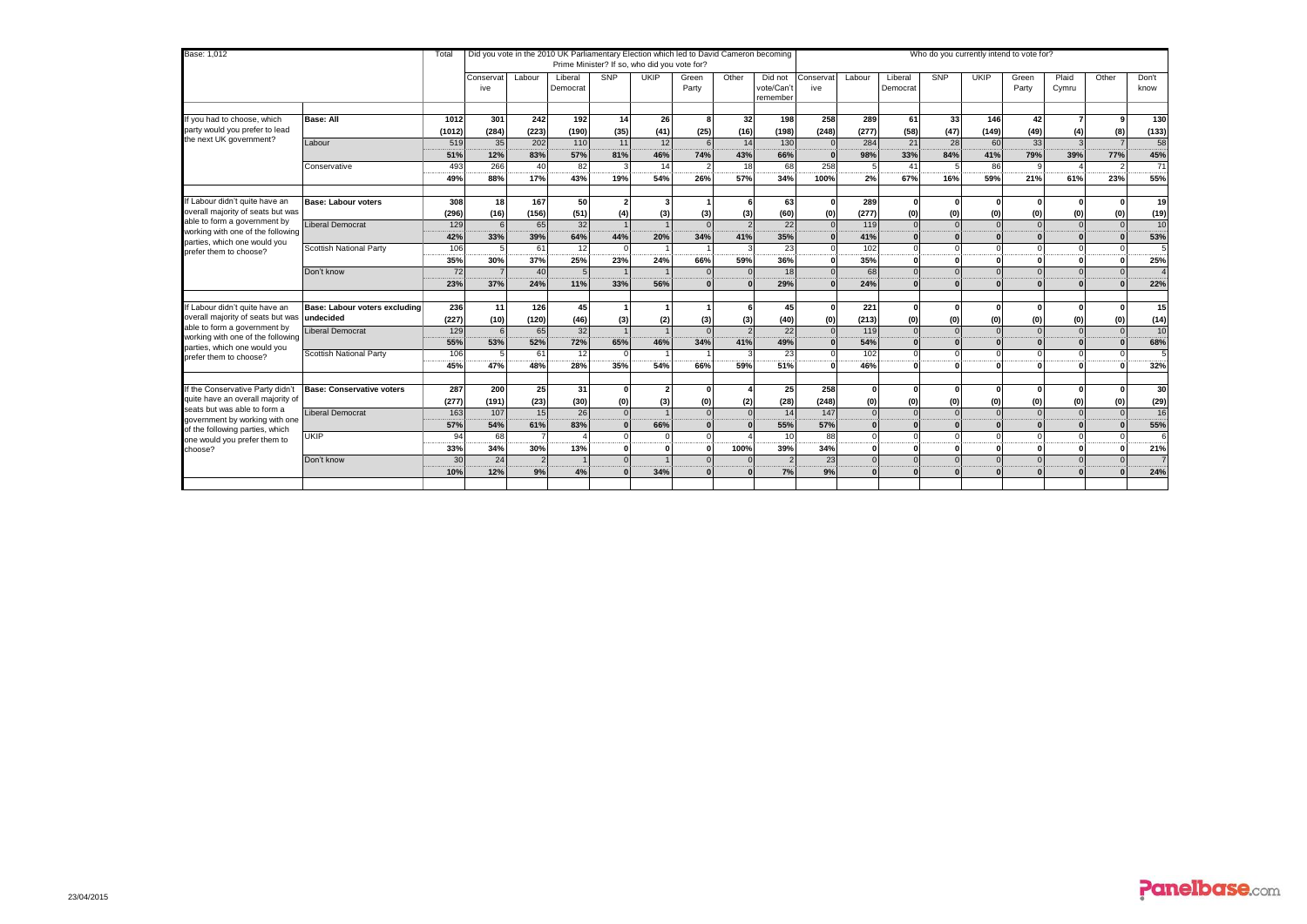| Base: 1,012                                                    |                                  | Total    |       |                       |                 | Socio-economic |                |                 |       |                   |
|----------------------------------------------------------------|----------------------------------|----------|-------|-----------------------|-----------------|----------------|----------------|-----------------|-------|-------------------|
|                                                                |                                  |          |       |                       |                 |                |                |                 | grade |                   |
|                                                                |                                  |          |       | Male x 18- Male x 35- | Male x          | Female x       | Female x       | Female x        | ABC1  | C <sub>2</sub> DE |
|                                                                |                                  |          | 34    | 54                    | $55+$           | 18-34          | 35-54          | $55+$           |       |                   |
| If the Conservative Party didn't                               | <b>Base: Conservative voters</b> | 257      | 28    | 39                    | 49              | 31             | 39             | 72              | 166   | 91                |
| quite have an overall majority of                              | excluding undecided              | (248)    | (20)  | (41)                  | (53)            | (31)           | (38)           | (65)            | (173) | (75)              |
| seats but was able to form a<br>government by working with one | Liberal Democrat                 | 163      | 16    | 21                    | 35              | 25             | 25             | 40              | 111   | 52                |
| of the following parties, which                                |                                  | 64%      | 58%   | 55%                   | 71%             | 82%            | 65%            | 56%             | 67%   | 58%               |
| one would you prefer them to                                   | <b>UKIP</b>                      | 94       | 12    | 17                    | 14              | 6              | 13             | 31              | 55    | 39                |
| choose?                                                        |                                  | 36%      | 42%   | 45%                   | 29%             | 18%            | 35%            | 44%             | 33%   | 42%               |
|                                                                |                                  |          |       |                       |                 |                |                |                 |       |                   |
| What are the top 3 issues that                                 | Base: All                        | 1012     | 147   | 174                   | 173             | 145            | 176            | 197             | 556   | 456               |
| matter to you most when voting                                 |                                  | (1012)   | (105) | (187)                 | (193)           | (149)          | (183)          | (195)           | (592) | (420)             |
| in the upcoming election?                                      | NHS and health                   | 613      | 63    | 94                    | 109             | 85             | 127            | 135             | 320   | 293               |
|                                                                |                                  | 61%      | 43%   | 54%                   | 63%             | 59%            | 72%            | 68%             | 58%   | 64%               |
|                                                                | Immigration                      | 466      | 52    | 79                    | 89              | 34             | 90             | 121             | 214   | 252               |
|                                                                |                                  | 46%      | 35%   | 46%                   | 51%             | 23%            | 51%            | 62%             | 38%   | 55%               |
|                                                                | Economy                          | 377      | 52    | 86                    | 66              | 43             | 49             | 82              | 238   | 139               |
|                                                                |                                  | 37%      | 36%   | 49%                   | 38%             | 29%            | 28%            | 42%             | 43%   | 31%               |
|                                                                | Tax and spending                 | 242      | 38    | 62                    | 26              | 46             | 47             | 24              | 160   | 82                |
|                                                                |                                  | 24%      | 26%   | 35%                   | 15%             | 32%            | 26%            | 12%             | 29%   | 18%               |
|                                                                | Jobs                             | 187      | 48    | 28                    | 13              | 45             | 37             | 16              | 106   | 81                |
|                                                                |                                  | 18%      | 33%   | 16%                   | 7%              | 31%            | 21%            | 8%              | 19%   | 18%               |
|                                                                | EU membership                    | 180      | 20    | 25                    | 45              | 16             | 19             | 56              | 95    | 85                |
|                                                                |                                  | 18%      | 14%   | 14%                   | 26%             | 11%            | 11%            | 28%             | 17%   | 19%               |
|                                                                | Welfare                          | 171      | 26    | 23                    | 32              | 26             | 36             | 27              | 69    | 102               |
|                                                                |                                  | 17%      | 18%   | 13%                   | 18%             | 18%            | 21%            | 14%             | 12%   | 22%               |
|                                                                | Education                        | 167      | 36    | 29                    | 12              | 38             | 32             | 19              | 109   | 59                |
|                                                                |                                  | 17%      | 25%   | 17%                   | 7%              | 26%            | 18%            | 10%             | 20%   | 13%               |
|                                                                | Housing                          | 154      | 32    | 24                    | 15              | 40             | 25             | 18              | 88    | 65                |
|                                                                |                                  | 15%      | 22%   | 14%                   | 9%              | 28%            | 14%            | 9%              | 16%   | 14%               |
|                                                                | Social care                      | 108      | 13    | 9                     | $\overline{27}$ | 18             | 20             | $\overline{22}$ | 61    | 47                |
|                                                                |                                  | 11%      | 9%    | 5%                    | 15%             | 12%            | 11%            | 11%             | 11%   | 10%               |
|                                                                | Environment                      | 94       | 22    | 14                    | 8               | 21             | 15             | 14              | 61    | 32                |
|                                                                |                                  | 9%       | 15%   | 8%                    | 5%              | 14%            | 9%             | 7%              | 11%   | 7%                |
|                                                                | Defence                          | 92       | 15    | 13                    | 34              |                | $\mathbf{Q}$   | 14              | 53    | 39                |
|                                                                |                                  | 9%       | 10%   | 7%                    | 19%             | 6%             | 5%             | 7%              | 10%   | 9%                |
|                                                                | International aid spending       | 86       | 6     | 13                    | 26              | 5              | 11             | 25              | 33    | 53                |
|                                                                |                                  | 8%<br>69 | 4%    | 8%                    | 15%             | 3%             | 6%             | 13%             | 6%    | 12%               |
|                                                                | Security and policing            |          | 9     | 18                    | 12              | 5              | $\overline{7}$ | 17              | 43    | 26                |
|                                                                |                                  | 7%       | 6%    | 10%                   | 7%              | 3%             | 4%             | 9%              | 8%    | 6%                |
|                                                                | Public Transport                 | 31       | 9     | 5                     | 5               |                | 5              |                 | 19    | 12                |
|                                                                |                                  | 3%       | 6%    | 3%                    | 3%              | 4%             | 3%             | 1%              | 3%    | 3%                |
|                                                                |                                  |          |       |                       |                 |                |                |                 |       |                   |